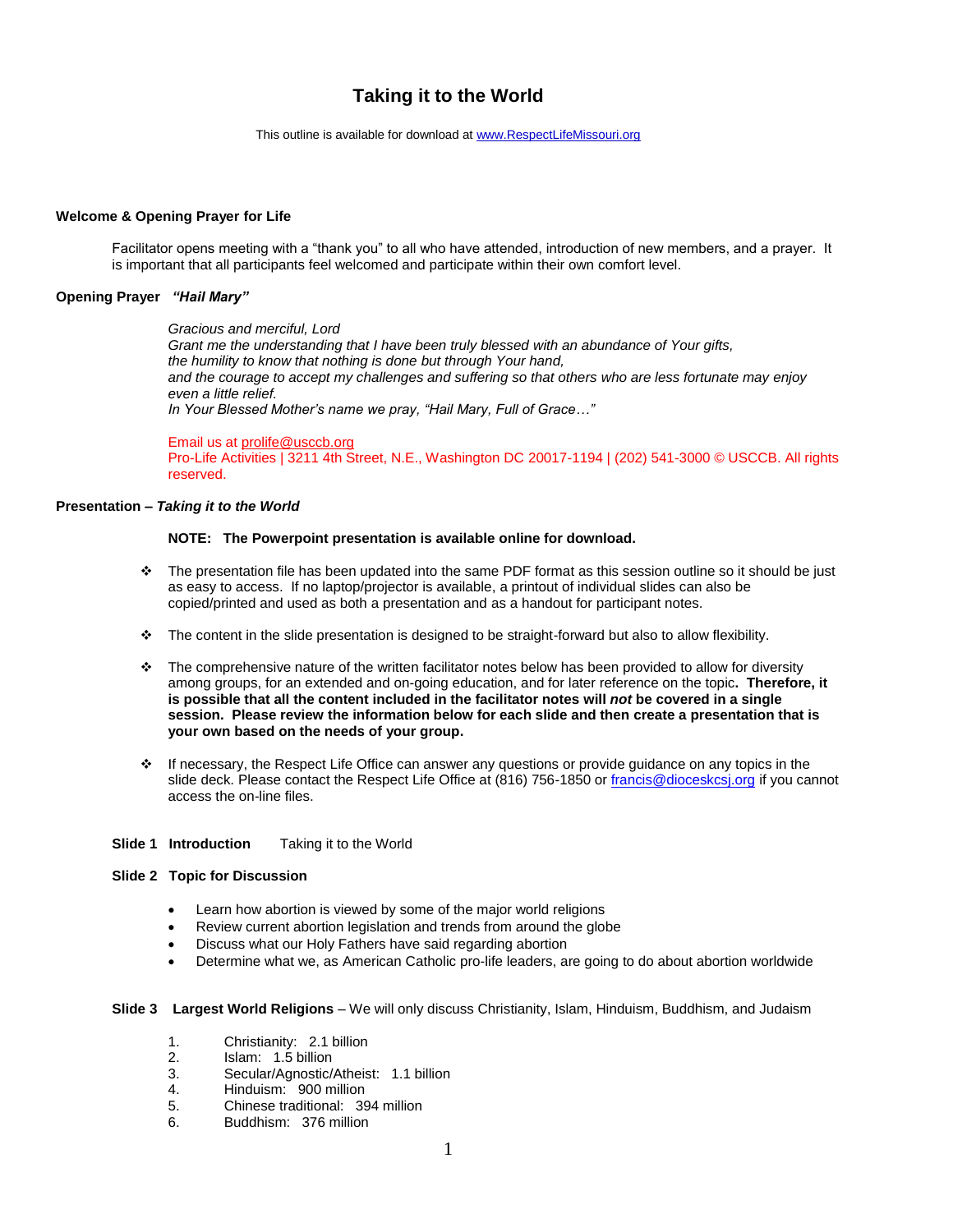- 7. Primal-indigenous: 300 million
- 8. African traditional: 100 million
- 9. Sikhism: 23 million
- 10. Juche: 19 million
- 11. Spiritism: 15 million
- 12. Judaism: 14 million

# **Slide 4 Christianity**

Christians believe Jesus is the son of God, God having become man and the savior of humanity. Christians, therefore, commonly refer to Jesus as Christ or Messiah. Adherents of the Christian faith, known as Christians, believe that Jesus is the Messiah prophesied in the Hebrew Bible (the part of scripture common to Christianity and Judaism, and referred to as the "Old Testament" in Christianity.).

The foundation of Christian theology is expressed in the early Christian ecumenical creeds, which contain claims predominantly accepted by followers of the Christian faith. These professions state that Jesus suffered, died from crucifixion, was buried, and was resurrected from the dead to open heaven to those who believe in him and trust him for the remission of their sins (salvation). They further maintain that Jesus bodily ascended into heaven where he rules and reigns with God the Father.

Most denominations teach that Jesus will return to judge all humans, living and dead, and grant eternal life to his followers. He is considered the model of a virtuous life, and both the revealer and physical incarnation of God. Christians call the message of Jesus Christ the Gospel ("good news") and hence refer to the earliest written accounts of his ministry as gospels.

## Christianity and Abortion

Much of the pro-life movement around the world finds support in the Catholic Church, conservative and fundamentalist protestant denominations, the Eastern Orthodox Church, and The Church of Jesus Christ of Latter-day Saints (LDS). However, the pro-life teachings of these denominations vary considerably.

The Eastern Orthodox Church considers abortion to be immoral in all cases. According to the Patriarchate of Moscow, all abortions are evil, but priests are told not to withhold communion from women who received an abortion because their life was at risk if the baby was born.

The National Association of Evangelicals and the LDS Church oppose abortion on demand, but consider abortion allowable in cases with clear evidence of severe fetal deformity, dire threat to the life/physical health of the pregnant woman, or when a pregnancy results from rape or incest.

The Southern Baptist Convention believes that abortion is allowable only in cases where there is a direct threat to the life of the woman.

The Catholic Church teaches that abortion is immoral in all cases.

Other mainstream protestant denominations such as the Episcopal Church, Disciples of Christ, the Evangelical Lutheran Church in America, United Methodist Church, Presbyterian Church, Quakers, and the United Church of Christ are often pro-choice.

# **Slide 5 Islam**

Islam is the religion articulated by the Qur'an, a religious book considered by its adherents to be the verbatim word of the single incomparable God, Allāh, and by the Prophet of Islam Muhammad's demonstrations and real-life examples, called the Sunnah, collected through narration of his companions in collections of Hadith. Islam literally means submission to God. An adherent of Islam is a Muslim, meaning "one who submits (to God)". Muslims regard their religion as the completed and universal version of a monotheistic faith revealed at many times and places before, including, notably, to the prophets Abraham, Moses and Jesus.

Islamic tradition holds that previous messages and revelations have been changed and distorted over time. Religious practices include the Five Pillars of Islam, which are five duties that unite Muslims into a community. Islamic law, Šarīʿah, touches on virtually every aspect of life and society, encompassing everything from dietary laws and banking to warfare, welfare, and appropriate conditions for war.

The vast majority of Muslims belong to one of two major denominations, the Sunni (87–90%) and Shi'a (10– 13%). Islam is the predominant religion in the Middle East, North Africa, and large part of Asia. Sizable communities are also found in China and Russia, and parts of the Balkans and the Caribbean. About 13% of Muslims live in Indonesia, the largest Muslim country, 31% in the Indian Subcontinent, and 20% in Arab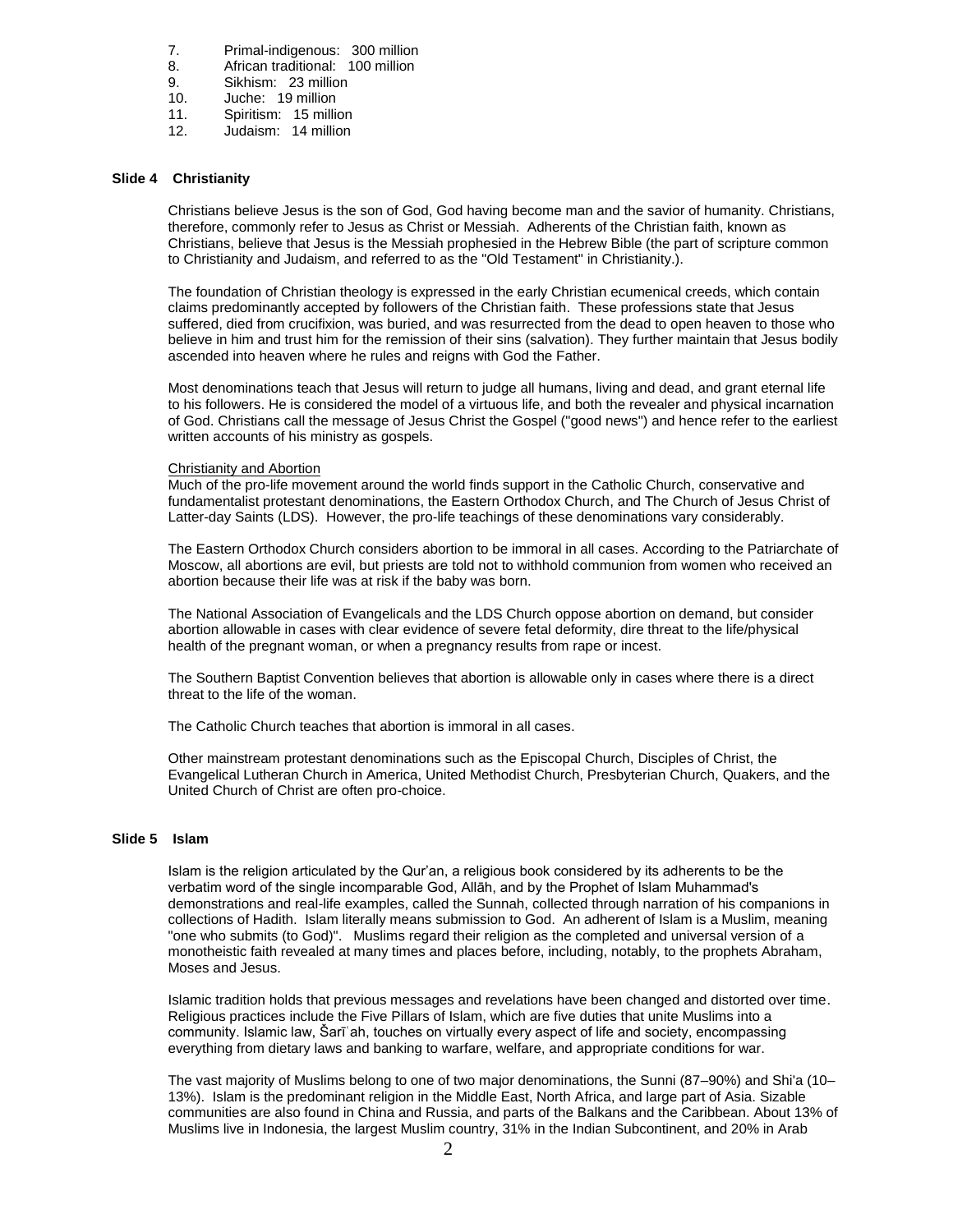countries. Converts and immigrant communities are found in almost every part of the world. With approximately 1.57 billion Muslim, Islam is the second-largest religion in the world and arguably the fastest growing religion in the world.

## Islam and abortion

Although there are different opinions among Muslim scholars on the topic of Islam and abortion, most agree that the termination of a pregnancy after four months - the point at which, in Islam, a fetus is thought to become a living soul - is not permissible. Among Muslims, abortion is "Haram" or forbidden in most cases but is acceptable depending on the circumstances around the pregnancy.

Many Islamic thinkers contend that in cases prior to four months of gestation, abortion should be permissible only in instances in which a mother's life is in danger or in cases of rape. Some Muslim scholars also argue in favor of abortion in early pregnancy if the newborn might be sick in some way that would make its care exceptionally difficult for the parents (e.g. deformities, mental retardation, etc). In principle, the Qur'an condemns the killing of humans (except in the case of defense or as capital punishment), but it does not explicitly mention abortion.

Although there is no actual approval of abortion in the world of Islam, there is no strict, unanimous ban on it, either. Islam has not given any precise directions with regard to the issue of abortion. Hence it is not a matter, which has been clearly stated in the Shari'ah (Islamic Law) but rather an issue pertaining to the application of the knowledge of the Shari'ah. Such application may vary in conclusion with a difference in the basic premises of one's arguments.

# **Slide 6 Judaism**

Judaism is a set of beliefs and practices originating in the Hebrew Bible, also known as the Tanakh, and explored and explained in later texts such as the Talmud. Jews consider Judaism to be the expression of the covenantal relationship God developed with the Children of Israel—originally a group of a dozen tribes claiming descent from the Biblical patriarch Jacob and later the Jewish people. According to most branches, God revealed his laws and commandments to Moses on Mount Sinai in the form of both the Written and Oral Torah.

Judaism claims a historical continuity spanning well over 3000 years. It is one of the oldest monotheistic religions, and the oldest to survive into the present day. Its texts, traditions and values have inspired later Abrahamic religions, including Christianity, Islam and the Baha'i Faith. Many aspects of Judaism have also directly or indirectly influenced secular Western ethics and civil law.

The world Jewish population is approximately 13 million, of which about 40% reside in Israel and 40% in the United States. The largest Jewish religious movements are Orthodox Judaism, Conservative Judaism and Reform Judaism. A major source of difference between these groups is their approach to Jewish law. Orthodox and Conservative Judaism maintain that Jewish law should be followed, with Conservative Judaism promoting a more "modern" interpretation of its requirements than Orthodox Judaism. Reform Judaism is generally more liberal than these other two movements, and its typical position is that Jewish law should be viewed as a set of general guidelines rather than as a list of restrictions whose literal observance is required of all Jews.

#### Judaism and abortion

In Judaism, views on abortion draw primarily upon the legal and ethical teachings of the Hebrew Bible, the Talmud, the case-by-case decisions, and other rabbinic literature. In the modern period, moreover, Jewish thinking on abortion has responded both to liberal understandings of personal autonomy as well as Christian opposition to abortion. Generally speaking, traditionalist Jews firmly oppose abortion, with few healthrelated exceptions, and liberal Jews tend to allow greater latitude for abortion. By the 20th century, liberalminded Jews were among those most active in the pro-choice movement.

- Orthodox Judaism -- Due to the diversity within Orthodox Judaism, there are a range of halakhic opinions about abortion, though they generally prohibit abortion except in quite limited circumstances. All agree, however, that abortion is not only acceptable but mandatory to save a mother's life. Orthodox law decisors generally forbid abortion to prevent the birth of a severely defective fetus.
- Conservative Judaism -- The Rabbinical Assembly Committee on Jewish Law and Standards takes the view that an abortion is justifiable if a continuation of pregnancy might cause the woman severe physical or psychological harm, or when the fetus is judged by competent medical opinion as severely defective. Before reaching her final decision, Conservative Judaism holds that the woman should consult with the biological father, other members of her family, her physician, her Rabbi and any other person who can help her in assessing the many grave legal and moral issues involved.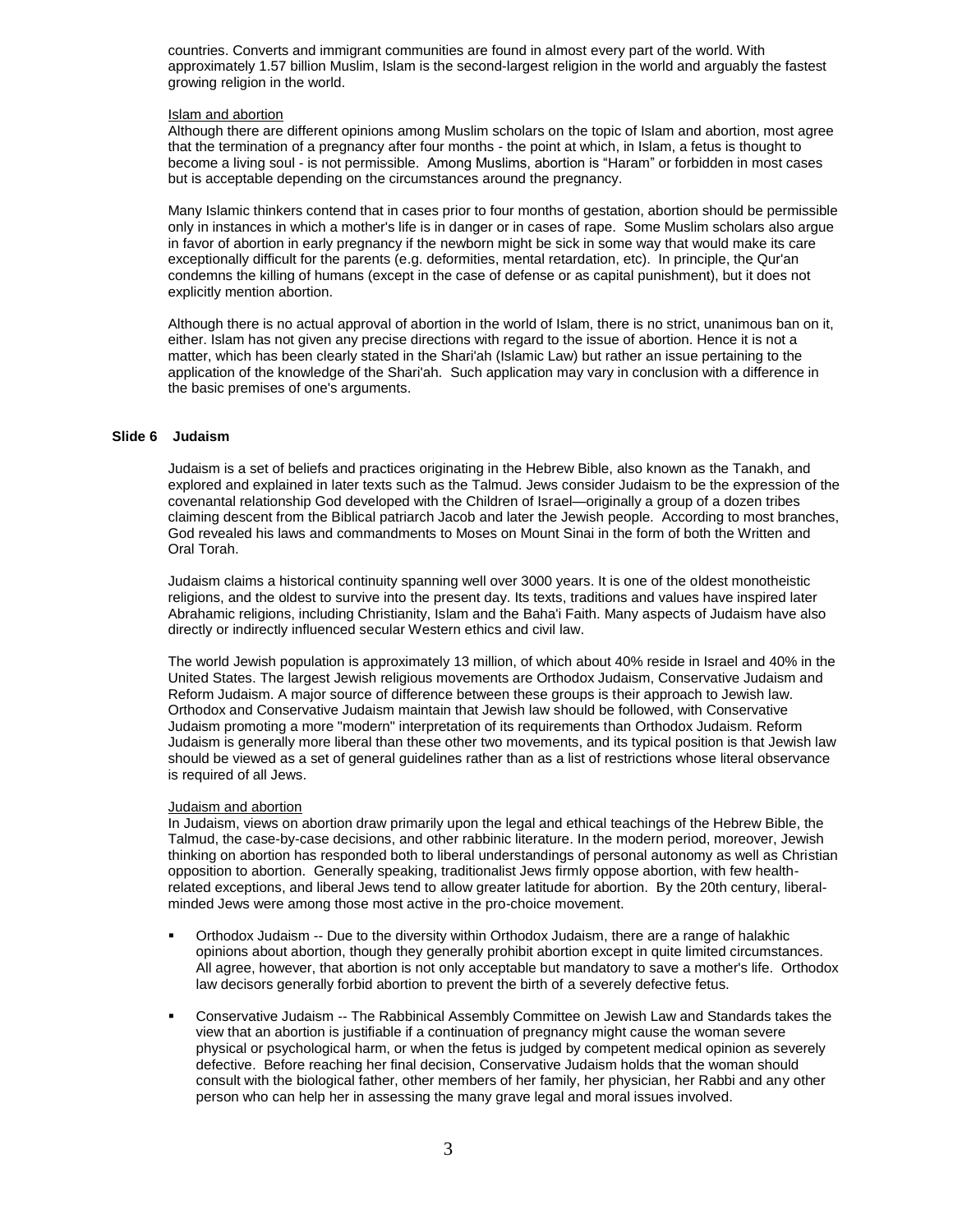Reform Judaism -- Reform Judaism permits abortion, not only when the woman's life is at stake, but also when a pregnancy is "a result of rape or incest; when through genetic testing, it is determined that the child to be born will have a disease that will cause death or severe disability, and the parents believe that the impending birth will be an impossible situation for them," and for several other reasons. More generally, the "Reform perspective on abortion can be described as follows: Abortion is an extremely difficult choice faced by a woman. In all circumstances, it should be her decision whether or not to terminate a pregnancy, backed up by those whom she trusts (physician, therapist, partner, etc.). This decision should not be taken lightly (abortion should never be used for birth control purposes) and can have life-long ramifications. However, any decision should be left up to the woman within whose body the fetus is growing."

Traditional Judaism regards a fetus as a being that is developing towards being a person. In Judaism a fetus is not considered to be a person until it is born. Before that it is regarded as a part of the mother's body, although it does possess certain characteristics of a person and some status. The high status given to a fetus is demonstrated by the fact that Jewish law permits desecration of the Sabbath in order to save the life of a fetus.

## **Slide 7 Hinduism**

Hinduism is the predominant religious tradition of South Asia, especially in the Republic of India and in Nepal. Hinduism is often referred to as Sanātana Dharma (a Sanskrit phrase meaning "the eternal law") by its adherents. Generic "types" of Hinduism that attempt to accommodate a variety of complex views. Hinduism also includes yogic traditions and a wide spectrum of "daily morality" based on the notion of karma and societal norms such as Hindu marriage customs. Hinduism is formed of diverse traditions and has no single founder. Among its roots is the historical Vedic religion of Iron Age India, and as such Hinduism is often called the "oldest living religion" or the "oldest living major tradition". Demographically, Hinduism is the world's third largest religion, after Christianity and Islam, with approximately one billion adherents, of whom approximately 905 million live in the Republic of India. Other significant populations are found in Nepal (23 million), Bangladesh (14 million) and the Indonesian island of Bali (3.3 million). A large body of texts is classified as Hindu, divided into Śruti ("revealed") and Smriti ("remembered") texts. These texts discuss theology, philosophy and mythology, and provide information on the practice of dharma (religious living). Among these texts, the Vedas are the foremost in authority, importance and antiquity. "Hindū" is the Persian name for the Indus River, first encountered in the Old Persian word Hindu, corresponding to Vedic Sanskrit Sindhu, the Indus River.

#### Hinduism and abortion

Hindu medical ethics stem from the principle of ahimsa - of non-violence. When considering abortion, the Hindu way is to choose the action that will do least harm to all involved: the mother and father, the fetus and society. Hinduism is therefore generally opposed to abortion except where it is necessary to save the mother's life.

Classical Hindu texts are strongly opposed to abortion:

- one text compares abortion to the killing of a priest
- another text considers abortion a worse sin than killing one's parents

• another text says that a woman who aborts her child will lose her caste (social standing)

Traditional Hinduism and many modern Hindus also see abortion as a breach of the duty to produce children in order to continue the family and produce new members of society.

In practice, however, abortion is practiced in Hindu culture in India, because the religious ban on abortion is sometimes overruled by the cultural preference for sons. This can lead to abortion to prevent the birth of girl babies, which is called 'female foeticide'.

The doctrine of reincarnation, which sees life as a repeating cycle of birth, death and rebirth, is basic to Hindu thinking. The karma generated in one's present life determines whether one enjoys a higher or suffers a lower existence in the next reincarnation. According to the doctrine of reincarnation a fetus is not developing into a person, but is a person from a very early stage. It contains a reborn soul and should be treated appropriately. By the ninth month the fetus has achieved very substantial awareness. According to the Garbha Upanishad, the soul remembers its past lives during the last month the fetus spends in the womb but these memories are destroyed during the trauma of birth.

#### **Slide 8 Buddhism**

Buddhism is a religion and philosophy encompassing a variety of traditions, beliefs and practices, largely based on teachings attributed to Siddhartha Gautama, commonly known as the Buddha, "the awakened one". Buddha lived and taught in the northeastern Indian subcontinent sometime between the 6th and 4th centuries BCE. He is recognized by adherents as an awakened teacher who shared his insights to help sentient beings end suffering, achieve nirvana, and escape what is seen as a cycle of suffering and rebirth.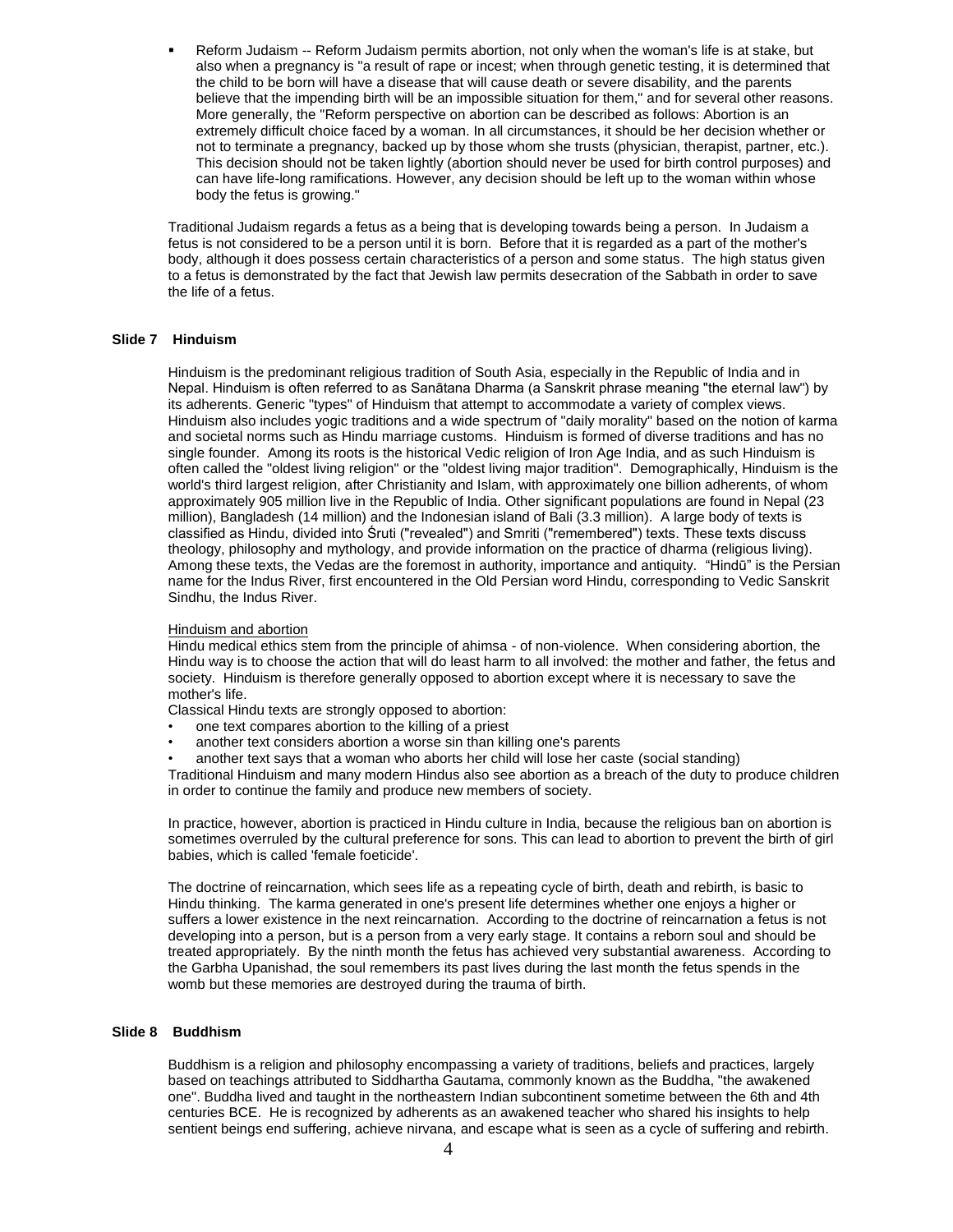Two major branches of Buddhism are recognized: Theravada ("The School of the Elders") and Mahayana ("The Great Vehicle"). Theravada—the oldest surviving branch—has a widespread following in Sri Lanka and Southeast Asia, and Mahayana is found throughout East Asia and includes the traditions of Pure Land, Zen, Nichiren Buddhism, Tibetan Buddhism, Shingon, Tendai and Shinnyo-en. While Buddhism remains most popular within Asia, both branches are now found throughout the world. Various sources put the number of Buddhists in the world at between 230 million and 500 million, making it the world's fourth-largest religion.

The foundations of Buddhist tradition and practice are the Three Jewels: the Buddha, the Dharma (the teachings), and the Sangha (the community). Practices may include renouncing conventional living and becoming a monastic, support of the monastic community, meditation, cultivation of mindfulness and wisdom, study of scriptures, physical exercises, devotion and ceremonies.

## Buddhism and Abortion

There is no single Buddhist view on abortion. Buddhists believe that life should not be destroyed, but they regard causing death as morally wrong only if the death is caused deliberately or by negligence. Traditional Buddhism rejects abortion because it involves the deliberate destroying of a life. Buddhists believe in rebirth and teaches that individual human life begins at conception. The new being, bearing the karmic identity of a recently deceased individual, is therefore as entitled to the same moral respect as an adult human being. Modern Buddhists, however, are more divided about the morality of abortion.

Views on abortion vary a great deal between different regions, reflecting the influence of the various Buddhist traditions, as well as the influence of other religious and philosophical traditions and contact with Western thought.

- Northern Buddhism -- Abortion is generally regarded very negatively among ethnic Tibetan Buddhists. Prior to the emergence of the Tibetan diaspora in the 1950s, Tibetans do not seem to have been familiar with abortion for reasons of medical necessity, and, facing little population pressure, saw little reason to engage in what they saw as the destruction of innocent life.
- Southern Buddhism --Laws and views on abortion vary greatly in Theravada Buddhist nations. Attitudes and laws in Thailand are generally more liberal than in Sri Lanka. While abortion is still viewed as negative in Burma (Myanmar), it is allegedly also employed with some frequency to prevent out-ofwedlock births.
- East Asia --Buddhists in Japan are said to be more tolerant of abortion than those who live elsewhere. In Japan, women sometimes participate in the Shinto-Buddhist ritual of Mizuko kuyo after an induced abortion or an abortion as the result of a miscarriage.

# **Slide 9 Current Global "Protection" of Life**

Briefly discuss initial thoughts on the map and information in this slide.

# **Slide 10 North America**

As of July 1, 2007, the USA and Canada had a total population of 338,844,000 people in a land area of 18,387,481 square kilometers, for an average density of 18 people per square kilometer, about one-third of the world average. The average weighted total fertility rates (TFRs) of the USA and Canada have decreased from 3.60 children per woman in 1965 to 1.72 in 2007, a 52 percent decrease. The impact of population growth deceleration in North America has been softened by two factors: (1) the "baby boom echo," and (2) the high childbearing rates of immigrant families.

Neither the USA nor Canada give any protection to their preborn citizens. In fact, Canada has absolutely no restrictions on abortion whatsoever in its law; the only other countries in the world where preborn babies have no protection at all are the People's Republic of China (PRC) and South Africa. Of course, the situation is the same in the United States, despite the Supreme Court decision allowing the banning of the gruesome partial-birth abortion procedure.

# **Slide 11 United States**

Before the [Roe v. Wade](http://en.wikipedia.org/wiki/Roe_v._Wade) decision making abortion legal in the United States, the pro-life movement in the United States consisted of lawyers, politicians, and doctors, almost all of whom were Catholic. The only coordinated opposition to abortion during the early 1970s came from the [United States Conference of](http://en.wikipedia.org/wiki/United_States_Conference_of_Catholic_Bishops)  [Catholic Bishops](http://en.wikipedia.org/wiki/United_States_Conference_of_Catholic_Bishops) and the [Family Life Bureau,](http://en.wikipedia.org/w/index.php?title=Family_Life_Bureau&action=edit&redlink=1) also a Catholic organization. Mobilization of a wide-scale prolife movement among Catholics began quickly after the Roe v. Wade decision with the creation of the [National Right to Life Committee](http://en.wikipedia.org/wiki/National_Right_to_Life_Committee) (NRLC). The NRLC also organized non-Catholics, eventually becoming the largest pro-life organization in the United States.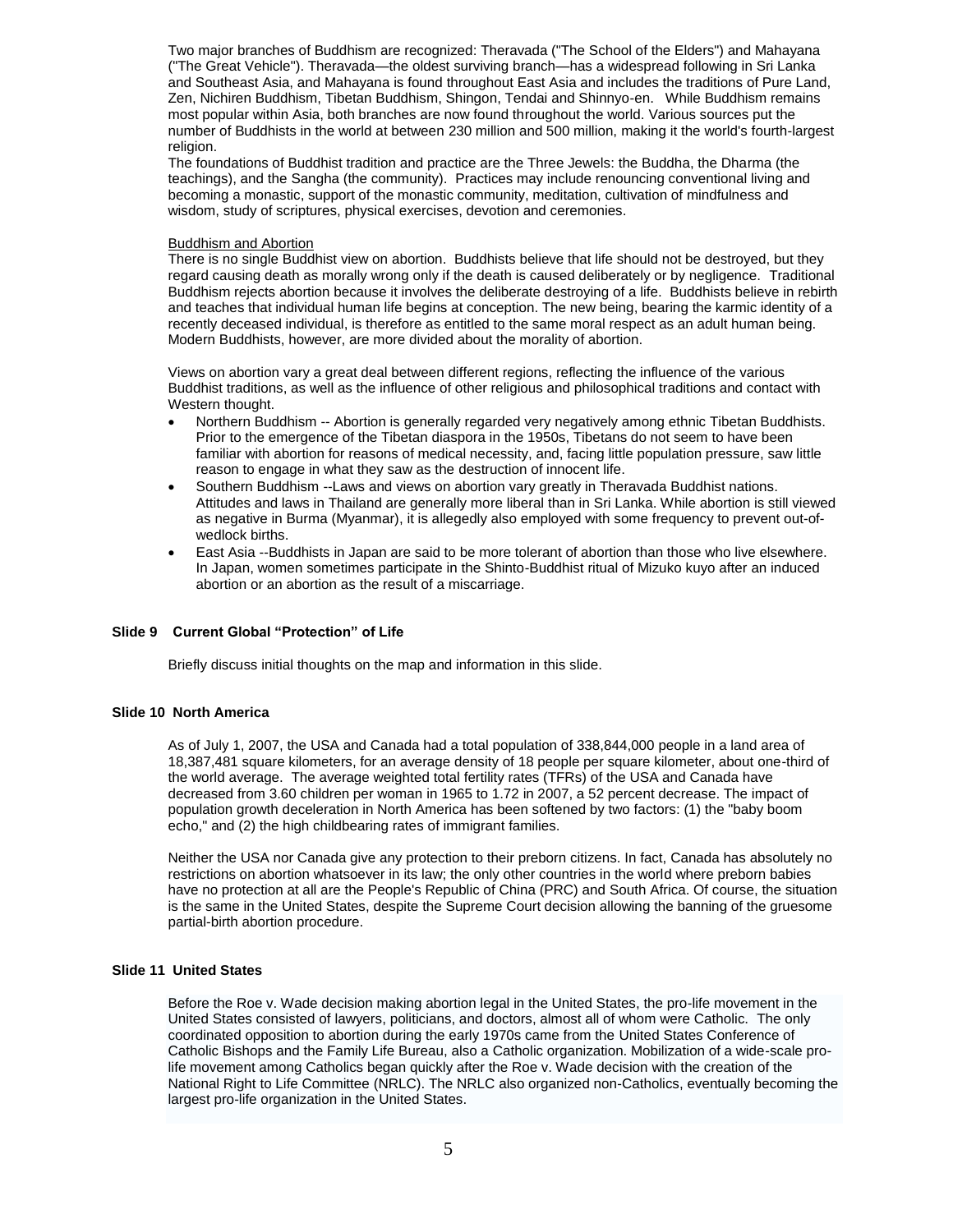Before 1980, the [Southern Baptist Convention](http://en.wikipedia.org/wiki/Southern_Baptist_Convention) officially advocated for loosening of abortion restrictions. During the 1971 and 1974 Southern Baptist Conventions, Southern Baptists were called upon "to work for legislation that will allow the possibility of abortion under such conditions as rape, incest, clear evidence of severe fetal deformity, and carefully ascertained evidence of the likelihood of damage to the emotional, mental, and physical health of the mother." W. Barry Garrett wrote in the *[Baptist Press](http://en.wikipedia.org/wiki/Baptist_Press)*, "Religious liberty, human equality and justice are advanced by the [Roe v. Wade] Supreme Court Decision." By 1980, conservative protestant leaders became vocal in their opposition to legalized abortion, and by the early 1990s [Pat Robertson's](http://en.wikipedia.org/wiki/Pat_Robertson) [Christian Coalition of America](http://en.wikipedia.org/wiki/Christian_Coalition_of_America) became a significant pro-life organization. In 2005, [Richard Land,](http://en.wikipedia.org/wiki/Richard_Land) president of the Southern Baptist Convention'[s Ethics and Religious Liberty](http://en.wikipedia.org/wiki/Ethics_and_Religious_Liberty_Commission)  [Commission,](http://en.wikipedia.org/wiki/Ethics_and_Religious_Liberty_Commission) said that making abortion illegal is more important than any other issue.

## **Slide 12 Europe**

As of July 1, 2007, the 47 nations of Europe have a total population of 727,597,000 people in a land area of 11,344,828 square kilometers, for an average density of 64 people per square kilometer, a little more than the world average.

The direct cause of abortion is the separation of sex from procreation. Nowhere is this more obvious than in Europe, which has been in the grip of the anti-life mentality since just after World War. The average total fertility rates (TFRs) of the nations of Europe have dropped disastrously from 2.58 children per woman in 1965 to an incredible 1.20 in 2007, a total decline of 53 percent from an already-low figure. The highest 2007 TFR for Europe is Albania's 1.81 children per woman, followed by Ireland's 1.71.

*Every one* of Europe's 47 nations are currently under replacement fertility levels. Nine European nations have remained continuously below replacement level since 1965. The greatest decrease in TFR during the time period 1965-2007 is Tunisia's 77 percent, fifth highest decline in the world; not one European nation has *increased* its TFR from 1965 to 2007. Thirty-four of the fifty lowest TFRs in the world belong to European countries. Four nations — Belarus, Ukraine, Poland and Bosnia and Herzegovina — have sunk below one child per family. There are currently 29 countries in the world whose population is actually declining. 25 of these are in Europe!

The most populous countries in Europe are the Russian Federation with 141,436,000 people (ninth in the world, but rapidly declining), Germany with 82 million, and France, Italy and the United Kingdom, all with about 60 million.

The only European country with laws that fully protect preborn children or allow for only a "life of the mother" exception is tiny Malta, home to just 0.05 percent of Europe's population. Ireland's traditional protection of preborn children is eroding rapidly, with thousands of Irish women and girls travelling legally into England for abortions each year. Almost all of the other European nations have actual or practical abortion on demand. These nations represent 94 percent of the total population of Europe.

The nations of Europe are already feeling the profound demographic effects of their longtime anti-life policies. These include:

- Significant imbalances in population segments, leading to increased aging of the work force and the population. This, in turn, results in fewer workers supporting more retired people (creating great pressure on social security systems and retirement plans) and greatly increased health care costs, leading to a strong push for euthanasia.
- A great increase in the number of divorces (from 125,000 in 1960 to about 750,000 in 2004); illegitimacy (4.5 percent of all births in 1960 to about 25 percent in 2004); unemployment (from five million in 1977 to more than 15 million in 2004); and a huge increase in abortions, from about 250,000 in 1960 to more than a million today among the EC12 countries alone.
- An influx of up to 50 million Muslims by 2025, mainly from North Africa. Because they are a very religious people, Muslims tend to integrate poorly with secular European society, a situation causing great tension and conflict that will only worsen in the future. This state of affairs is a direct result of falling Europe birthrates; the last year "native" Europeans replaced themselves was 1973, and since then, there has been a shortfall of tens of millions of births required to replace the population.
- The economic future of Europe is in grave doubt. The dreaded "Demographic Cross" feared by racists and advocates of the principle of "differential fertility" is finally coming to pass.
- In the year 1950, Europe was still relatively young, and comprised more than a fifth of the world's population. Meanwhile, Africa was home to less than ten percent of the world's people. But while Africans continued to have large families, Europeans began to abort, sterilize and contracept themselves out of existence. The continents "crossed over" in about 1995, with each possessing about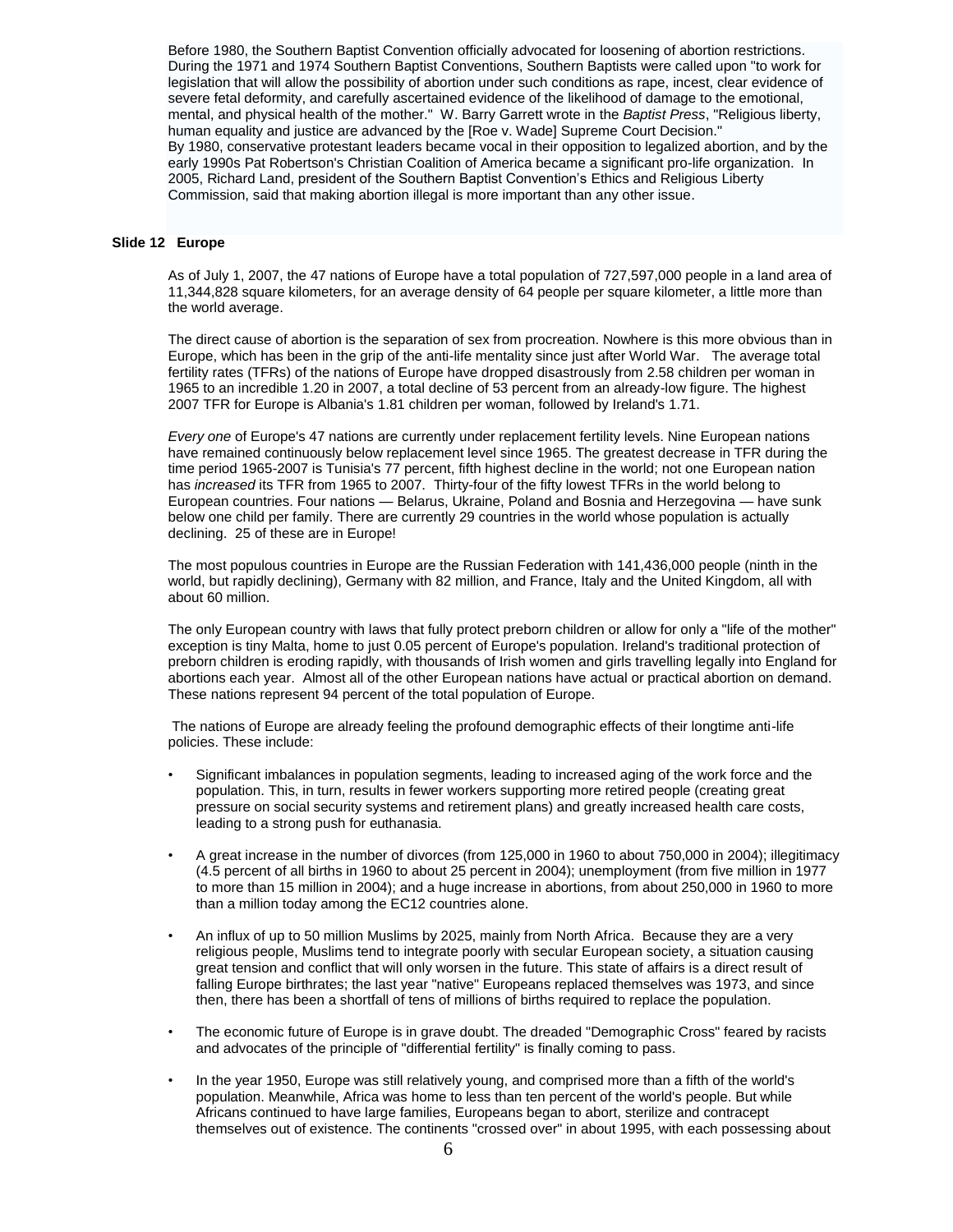one out of every eight of the world's people. By 2050, their sizes will have reversed: Africa will have more than one out of every five people, and Europe will have only one out of fourteen. Even more importantly, the average African will be barely 30 years old, while the average European will 53 yrs old!

Some European countries are trying to reverse their plunging birthrates, but with little success. History shows us that once the people of a nation are conditioned to believe they should live for themselves and that children are a burden, it is virtually impossible to persuade them otherwise. The only answer is for pro-life activists to convert the hearts and minds of the people, one by one. This will take as long to do as the population controllers took to destroy the European's love of children.

## **Slide 13 South America**

As of July 1, 2007, the 14 nations of continental South America have a total population of 383,787,000 people in a land area of 17,522,287 square kilometers, for an average density of 22 people per square kilometer, less than half of the world average.

The average total fertility rates (TFRs) of the nations of South America have dropped from 5.77 children per woman in 1965 to 2.07 in 2007, a total decline of 64 percent to just under replacement. The highest 2007 TFR for South America is Bolivia's 3.25 children per woman. Chile has the lowest TFR at 1.69. The greatest drop in TFR among South America's nations over the time period 1965-2007 was Colombia's 71 percent. The most populous countries in South America are Brazil with 191,930,000 people (fifth in the world), with Colombia and Argentina a distant second and third at 46 million and 39 million respectively.

Reflecting its strong Catholic heritage, South America is relatively friendly towards preborn children. The only countries with abortion on demand laws are the small nations French Guiana, Guyana and the Netherlands Antilles. Chile, Colombia, Paraguay, Suriname and Venezuela all have laws that fully protect preborn children or allow for only a "life of the mother" exception — although massive numbers of illegal abortions occur, often supported by international population control organizations.

However, this situation is changing, for several reasons. Anti-population groups have targeted the South American countries with the highest TFR for special attention. Subversive groups such as 'Catholics' for a Free Choice (CFFC) hold huge conferences and peddle vast quantities of propaganda undermining Church teachings on abortion, contraception and sterilization. And numerous Protestant sects, which generally hold permissive or "neutral" positions on divorce, fornication, adultery, contraception and abortion, are growing rapidly in predominantly Catholic countries.

#### **Slide 14 Central America**

As of July 1, 2007, the eight nations of Central America have a total population of 147,944,000 people in a land area of 2,433,773 square kilometers, for an average density of 61 people per square kilometer, slightly above the world average.

The average total fertility rates (TFRs) of the Central American nations have plunged from 6.77 children per woman in 1965 to 3.01 in 2007, a total decline of 56 percent. The highest 2007 TFR for Central America is Guatemala's 3.90 children per woman, and the lowest is Panama's 2.31. Mexico suffered a tremendous 71% reduction in TFR during the time period 1965-2007, plunging to below replacement at 1.96, the greatest TFR reduction of any nation in Central America. El Salvador, Guatemala, Honduras and Nicaragua all have laws that fully protect preborn children or allow for only a "life of the mother" exception, although many illegal abortions occur.

#### Caribbean countries

As of July 1, 2007, the 25 nations of the Caribbean have a total population of 41,225,000 people in a land area of 227,300 square kilometers, for an average density of 181 people per square kilometer, about three and a half times the world average.

The average total fertility rates (TFRs) of the Caribbean nations have declined from 5.49 children per woman in 1965 to 2.15 in 2007, a total decline of 61 percent. The highest 2007 TFR for the Caribbean is Haiti's 3.30 children per woman, followed by the Dominican Republic at 2.56. Every one of the other twelve Caribbean nations with a population of more than 100,000 was under replacement as of July 1, 2007, with the lowest TFR belonging to Barbados at 1.25 children per woman, the lowest in the Americas. Cuba suffered a 74% reduction in TFR during the period 1965-2007, highest in the region and tied for seventh in the world.

Of all of the Caribbean nations, only the Dominican Republic and Haiti have laws that fully protect preborn children. Four nations — Barbados, Cuba, Puerto Rico, and St. Vincent and the Grenadines — have abortion on demand.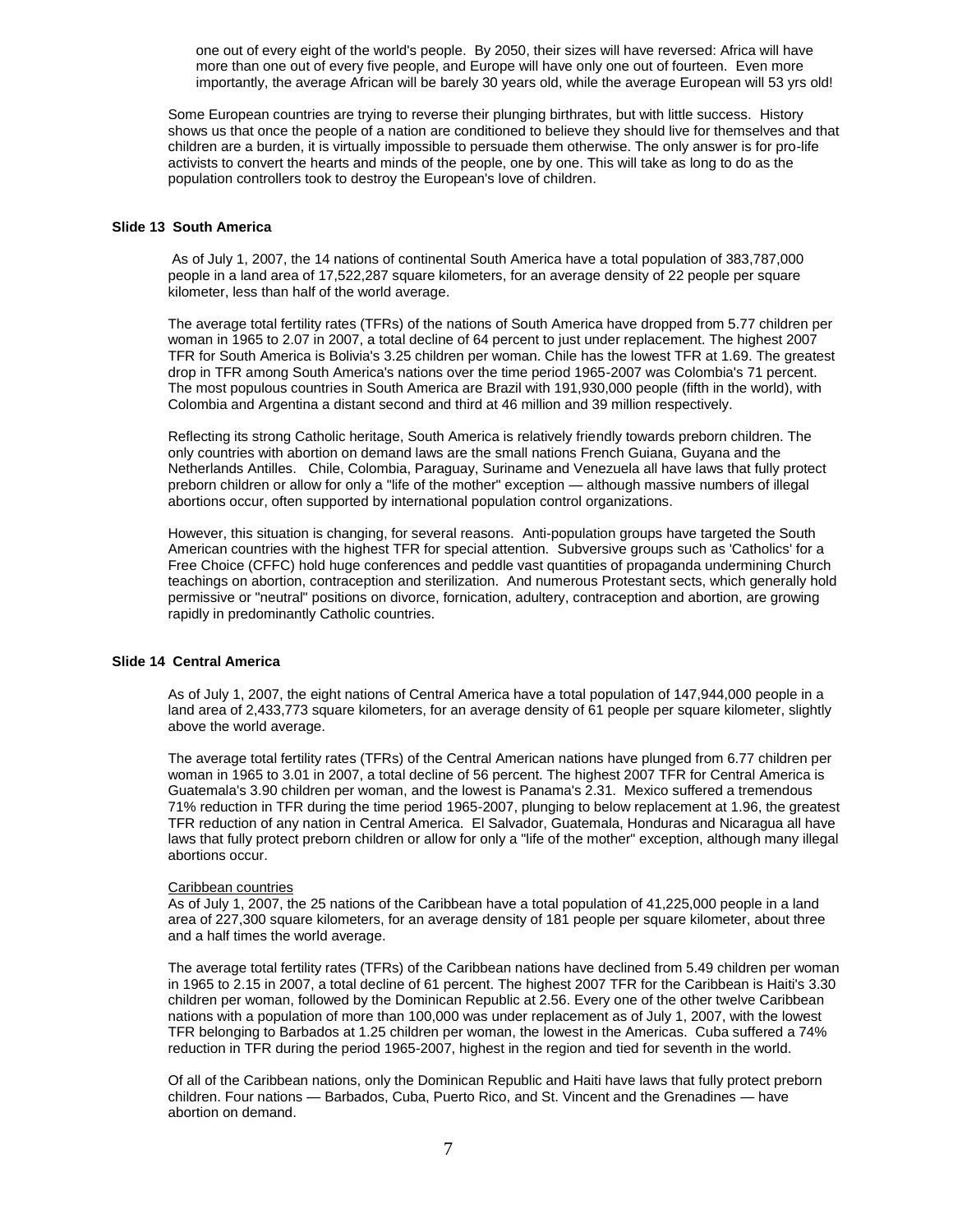## **Slide 15 Asia**

As of July 1, 2007, the 50 nations of Asia have a total population of 4,032,000,000 people in a land area of 31,041,967 square kilometers, for an average density of 130 people per square kilometer, about three times the world average. Asia has about 60 percent of the world's population, living on land with an average population density equal to that of Ohio, Pennsylvania or Florida.

The average total fertility rates (TFRs) of the nations of Asia have dropped from 5.65 children per woman in 1965 to 2.09 in 2007, a total decline of 63 percent. This steep decline is the highest of any continent in the world. The highest 2007 TFR for Asia is Timor-Leste's 6.28 children per woman, followed by Yemen's 5.25. Macau has the lowest TFR in the world at 0.66 children per family (or, in other words, two children for each *three* families), followed closely by the second lowest TFR in the world (Hong Kong's 0.72) and the fourth lowest (South Korea's 0.96). The four largest drops in TFR in the world during the time period 1965-2007 belonged to Asian countries: Macao at -87%; Hong Kong at -86%, South Korea at -83%, and Singapore at - 80%.

The most populous countries in Asia are the People's Republic of China with 1,325,937,000 people (leading the world), followed by India with 1,171,656,000 (second in the world) and Indonesia with 231,618,000 (fourth in the world behind the USA).

Slightly less than half of Asia's nations (18) either provide full protection for their preborn citizens or have narrow exceptions. Sadly, these countries are home to only about one-fifth of the total population of Asia.

# **Slide 16 China**

Abortion in China has been an important means to enforc[e China's](http://en.wikipedia.org/wiki/People%27s_Republic_of_China) [one child per family policy.](http://en.wikipedia.org/wiki/One-child_policy) In 2008 there were about 13 million abortions performed. In addition, about 10 million abortion pills were sold in 2008. Family planning statistics are normally considered state secrets but figures were released for 2008. Second-trimester abortions are more common in China and other developing countries than in developed countries.

It is suggested that sex-selective abortion might be partially responsible for the noticeable disparities between th[e birth rates](http://en.wikipedia.org/wiki/Birth_rate) of male and female children in some places. The preference for male children is reported in many areas of Asia, and abortion used to limit female births has been reported in [Mainland](http://en.wikipedia.org/wiki/Mainland_China)  [China](http://en.wikipedia.org/wiki/Mainland_China) as well as other Asian countries.

In China, there is also a historic son preference. The implementation of the [one-child policy](http://en.wikipedia.org/wiki/One-child_policy) in 1979, in response to population concerns, led to an increased disparity in the sex ratio as parents attempted to circumvent the law through sex-selective abortion or the abandonment of unwanted daughters. Sexselective abortion might be an influence on the shift from the baseline male-to-female birth rate to an elevated national rate of 117:100 reported in 2002. The trend was more pronounced in rural regions: as high as 130:100 i[n Guangdong](http://en.wikipedia.org/wiki/Guangdong) and 135:100 in [Hainan](http://en.wikipedia.org/wiki/Hainan)

## **Slide 17 Middle East**

As of July 1, 2007, the sixteen nations and autonomous regions of the Middle East have a total population of 274,581,000 people in a land area of 5,991,345 square kilometers, for an average density of 46 people per square kilometer, a little more than half of the world's average.

The average total fertility rates (TFRs) of the nations of the Middle East have dropped from 6.77 children per woman in 1965 to 2.69 in 2007, a total decline of 60 percent. The highest 2007 TFR in the Middle East is Yemen's 5.40 children per woman. Five Middle Eastern nations are below replacement fertility: Iran at 1.79, Lebanon at 1.96, Bahrain and Kuwait at 2.01, and Turkey at 2.06. The largest drop in TFRs among Middle Eastern nations during the period 1965-2007 were Iran at 74%, Kuwait at 73%, and Bahrain at 72%.

The most populous countries in the Middle East are Turkey with 77,308,000 people and Iran with 73,422,000 people.

The only Middle Eastern countries that have abortion on demand laws are Turkey and Israel, while Saudi Arabia and Jordan have exceptions

#### **Slide 18 Israel**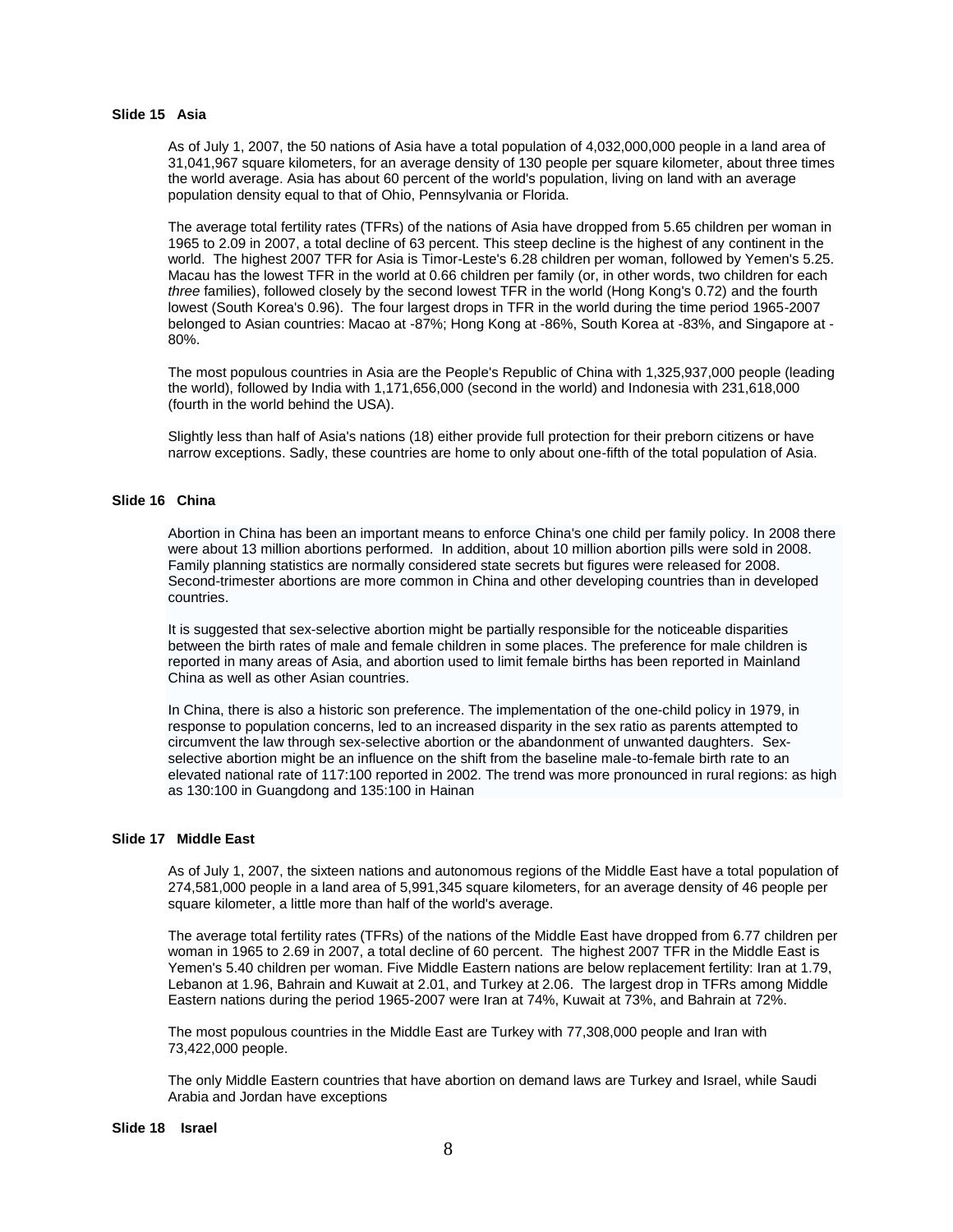In Israel, [abortion is allowed](http://en.wikipedia.org/wiki/Abortion_in_Israel) at the request of a termination committee in the cases of if the woman is unmarried, age (if the woman is under the age of 17 - the legal marriage age in Israel - or over the age 40), the pregnancy was conceived under illegal circumstances (rape, statutory rape, etc.) or an incestuous relationship, [birth defects,](http://en.wikipedia.org/wiki/Birth_defects) risk of health to the mother, and life of the mother. According to the Israel Central Bureau of Statistics report from 2004, in 2003 most abortion requests were granted, with 19,500 legal abortions performed and 200 requests for abortion denied. Reasons for termination went as follows: the woman was unmarried (42%), because of illegal circumstances (11%), health risks to the woman (about 20%), age of the woman (11%) and fetal birth defects (about 17%).

In Israel, the major pro-life organization i[s Efrat.](http://en.wikipedia.org/wiki/Efrat_(organization)) Efrat activists primarily raise funds to relieve the "financial and social pressures" on pregnant women so that they will not terminate their pregnancies. Efrat is not known to do any other kind of activism.

# **Slide 19 Africa**

July 1, 2007, the 56 nations of Africa have a total population of 972,761,000 people in a land area of 29,803,673 square kilometers, for an average density of 33 people per square kilometer, about half of the world's average.

The average total fertility rates (TFRs) of the nations of Africa have dropped from 6.87 children per woman in 1965 to 4.42 in 2007, a total decline of 36 percent, the lowest of any continent. This means Africa has by far the highest TFR of any region of the world, more than double that of Asia. This is why Africa is becoming the number one target of the 'developed' countries' population control efforts.

The highest 2007 TFR in the world is Niger's 6.94 children per woman. The only African nations below replacement fertility are Tunisia at 1.68 and Mauritius at 1.61 children per completed family. One African nation — The Democratic Republic of the Congo — actually *increased* its TFR from 6.20 to 6.45 during the period 1965-2007. The largest drop in TFR among African nations during the period 1965-2007 was Tunisia at 77 percent, the fifth most severe decline in the world.

The most populous countries in Africa are Nigeria with 149,232,000 people (eighth in the world), followed by Ethiopia with 84 million and Egypt with 76 million.

The only African countries that have abortion on demand laws are Cape Verde, Tunisia, South Africa and Zambia. In many nations such as Guinea-Bissau, the law states that abortion is only allowed to save the life of the mother. However, the law is not enforced and abortion is largely tolerated. The same law exists in Mozambique, but 'official interpretation' allows abortion on all grounds.

#### **Slide 20 South Africa**

The strong-arm tactics of the African National Congress/South African Communist Party (ANC/SACP) were blatant even by pro-abortion standards when the South African parliament passed its Termination of Pregnancy Bill in 1996, giving South Africa the dubious distinction of having *the worst abortion law on earth.*

Every South African poll showed that every social and political group overwhelmingly opposed abortion on demand, by an average margin of two to one. In fact, the highest degree of opposition was among rankand-file ANC supporters, at 77 percent. Yet Nelson Mandela's party, while calling itself "democratic," simply ignored the wishes of its own constituency.

South Africa's Freedom of Choice Bill specifies a fine of 100,000 Rand (\$22,000 US) and 10 years' imprisonment on the first offense for anyone obstructing abortion in any way. This includes doctors who refuse to refer for abortions. This means conscientious Catholic (and other) doctors face a brutal three-way choice: take part in procuring abortions (an excommunicable offense), give up practicing medicine, or go to jail for a decade. South African pro-abortionists have promised to use the new laws to prosecute every prolife doctor in the land, and have vowed to demand long jail terms for any pro-lifers who take part in any kind of civil disobedience or even picketing in front of abortion mills.

#### **Slide 21 Oceania**

As of July 1, 2007, the 14 nations of Oceania have a total population of 34,300,000 people in a land area of 8,423,218 square kilometers, for an average density of justf our people per square kilometer, by far the lowest population density of any continent in the world.

The average total fertility rates (TFRs) of the nations of Oceania have dropped from 3.98 children per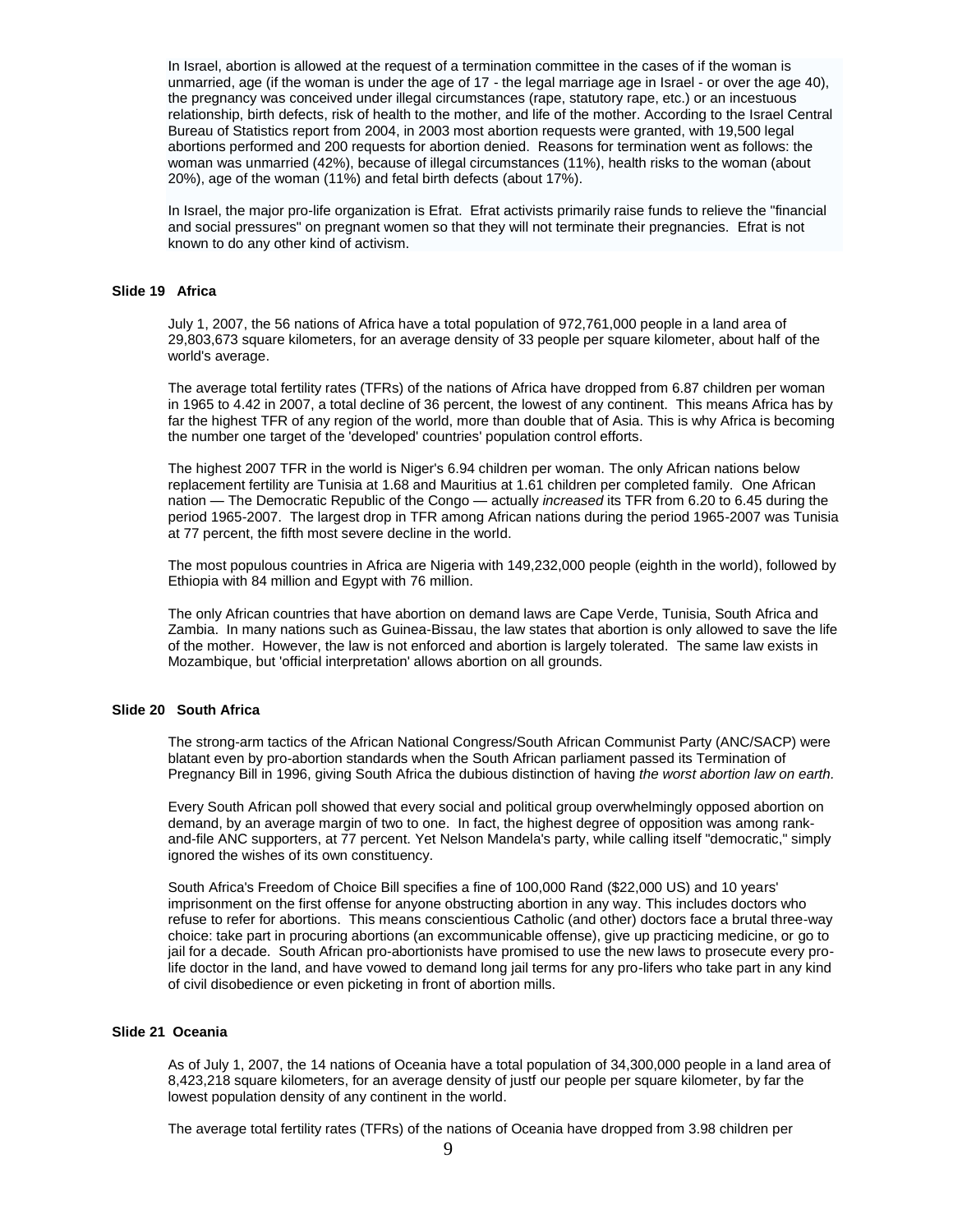woman in 1965 to 2.05 in 2007, a total decline of 48 percent. The highest 2007 TFR in Oceania is the nation of Micronesia's 3.46 children per woman. Australia has the lowest TFR at 1.54, and New Zealand is close behind at 1.74. The largest drop in TFR during the time period 1965-2007 was New Caledonia's 65 percent.

The most populous countries in Oceania are Australia with 20,747,000 people, followed by Papua New Guinea with 6,360,000 and New Zealand with 4,174,000.

Five of Oceania's nations protect their preborn citizens with laws banning abortion except for narrow exceptions. Four countries and protectorates (Australia, Fiji, Guam and New Zealand) have actual or practical abortion on demand

## **Slide 22 World News & Current Affairs – United Nations**

Vatican Criticizes UN Report Demanding It Change Its Position on Abortion

by Steve Ertelt | The Vatican | LifeNews.com | 2/7/2014 12:36 PM

Vatican officials are not happy with the United Nations after a UN committee issued a blistering report demanding that it change its position on abortion.

The Vatican says the UN Committee on the Rights of the Child overstepped its mandate in its pro-abortion attack on the Catholic Church. The report published this week by the panel attacked the Catholic Church's teachings on abortion under the guise of a critique of the Church's handling of child sex abuse cases.

An exterior view of the Vatican Embassy is seen in Washington The UN report, among similar things, recommends that the Catholic Church identify "circumstances under which access to abortion services can be permitted" (section 55) and "overcome[s] all the barriers and taboos surrounding adolescent sexuality that hinder their access to sexual and reproductive information, including on family planning and contraceptives" (section 57a).

Today, in a statement released by the Vatican, Fr. Federico Lombardi criticized the U.N. Child Protection Committee.

"Finally, and this is perhaps the most serious observation: the Committee's comments in several directions seem to go beyond its powers and to interfere in the very moral and doctrinal positions of the Catholic Church," the Vatican spokesman observed in his Feb. 7 statement.

Fr. Lombardi acknowledged that the publication of the committee's findings "has aroused extensive reaction and response."

He then highlighted that the U.N. group goes "beyond its power" in asking the Church to change its doctrine on contraception, abortion, education in families, and the vision of human sexuality, "in light of (the Committee's) own ideological vision of sexuality itself."

It is for this reason, the spokesman explained, that the Vatican's Wednesday's communique on the report spoke of "an attempt to interfere in the teaching of the Catholic Church on the dignity of the human person and in the exercise of religious freedom."

While the document has created tension, Fr. Lombardi also emphasized that "it is not appropriate" to imply that there is a confrontation "between the U.N. and the Vatican," as some have reported.

A top British pro-life group exposed the UN report pressuring the Catholic Church to change its pro-life stance.

John Smeaton, SPUC's chief executive, commented: "The committee has overstepped its mandate by making demands well beyond the scope of the actual wording of the Convention on the Rights of the Child. There is nothing in the Convention which requires the Catholic Church or any other body to facilitate abortion…"

"There is a great deal of hypocrisy in the committee's report. Under the cover of seeking to protect children against sexual abuse, the report promotes damage to children – the destruction of unborn children through abortion and the destruction of born children's innocence through the promotion of contraception…," Smeaton added.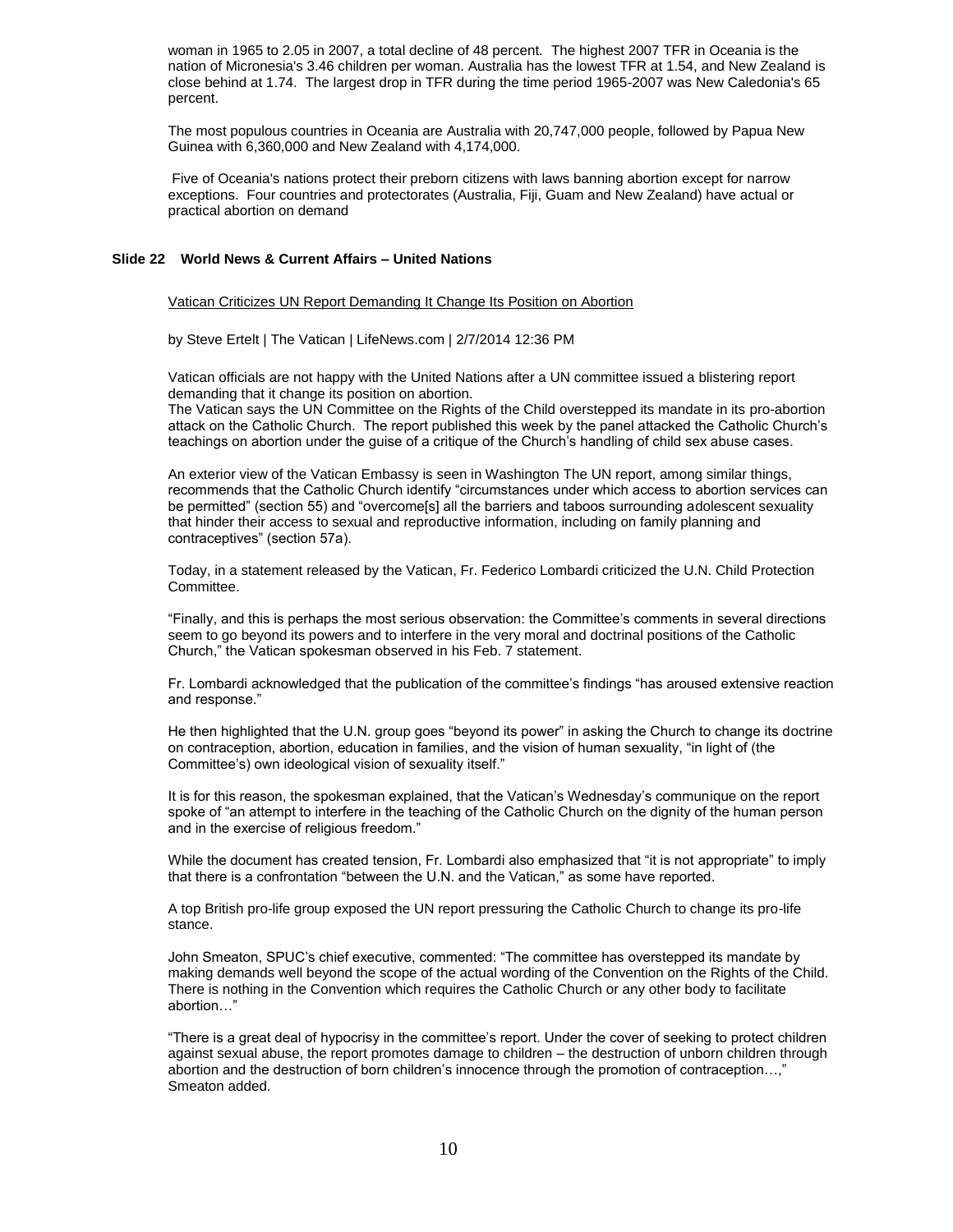The British pro-life advocate concluded: "The Holy See's representatives made clear to the committee last month, Catholic leaders are facing up to the shocking child abuse scandals within the Church. Pro-life and pro-family groups throughout the world must – like SPUC – come to the UN to help the Holy See in its vital work of protecting unborn children and the marriage-based family. This work is under constant attack by the Catholic Church's enemies, as manifested in the committee's report today."

## **Slide 23 World News & Current Affairs –** UNICEF

UNICEF promotes abortion but *"works for children's rights, their survival, development and protection"*?

by Steven Ertelt | WASHINGTON, DC | LIFENEWS.COM | 5/13/09 9:00 AM

United Nations foreign aid groups enjoy what is perhaps some of the most unqualified public support of any organization. But we have found that not only do they promote abortion using tax money, but they even lie about it.

We have received a good deal of support since we revealed the intent of the Pan-American Health Organization UNICEF at the Pastoral Social Encounter of Children and Adolescents at Risk. We exposed them and their plans to form a "strategic alliance" with the Catholic Church. We now have additional details to share with you.

Does UNICEF support abortion? Consider the case of the Dominican Republic, whose Congress is debating an amendment to the constitution that would protect life from conception to natural death. This change would make abortion illegal.

UNICEF, however, opposes this change. According to the newspaper Diario Libre in Santo Domingo, in its March 25 issue, "the regional director of UNICEF for Latin America and the Caribbean, Nils Kastberg, today asked the Dominican people to come to a decision on the subject of abortion, which is banned in the country, and urged participation in any discussions on the subject could facilitate an amendment to the Constitution."

Kastberg goes on to attack the Catholic Church directly, expressing "horror" at the very idea of abstinence education. Kastberg called the Church "hypocritical" for promoting abstinence education in Dominican youth when "high levels of sexual abuse" had been "committed against [young people] by the same church."

Although many may be astonished to hear such attacks coming from a high-ranking UNICEF executive, we at PRI are not. We have heard such attacks before. UNICEF has a long history of supporting abortion, even in the face of local laws and precedents.

Of course, some UNICEF functionaries still try to deny this abortion link. Dr. Manuel Manrique, the UNICEF representative that Carlos Polo interviewed just a few weeks ago in Quito, told Carlos that UNICEF does not support abortion. Now we have Nils Kastberg, virtually simultaneously, publicly attacking the Catholic Church, in an effort to promote the legalization of abortion in the Dominican Republic.

Is it possible that Dr. Manrique, in his effort to "relaunch" the relationships of UNICEF and the Catholic Church in Latin America, is ignorant of these facts? I find this very hard to believe.

In any case, what is indisputable from Kastberg's statements is that UNICEF supports legal abortion. They also refute Manrique's claims. When Carlos mentioned UNICEF's support of the legalization of abortion in Mexico and Nicaragua, even showing him documents signed by UNICEF representative, Debora Comin, he persisted in his denials. Manrique tried to make Carlos believe that Comin, Kastberg, and others were only acting in their personal capacity, and not as representatives of UNICEF.

#### Abortion Machines:

First, a clarification. In our Weekly Briefing on April 13, we mentioned two items (0760640 Pump, Suction, foot-operated / EA 3750 Oct-07 units 0760605 Pump, Suction, portable, 220V, w / access 2100 Oct-07 units) that we said were suction abortion machines. They are not, and we apologize for the error.

At the same time, we continue to assert that UNICEF has officially approved the use of machines to do abortions and that, moreover, the organization promotes abortion. It does this both individually and in conjunction with other pro-abortion organizations. Let us explain:

A joint publication of WHO, UNFPA, UNICEF and the World Bank entitled "Managing Complications in Pregnancy and Childbirth" recommends the use of MVAs (Manual Vacuum Aspirators) to do abortions. The document, whose title contains the UNICEF logo, can be viewed online here. On page 61 it says: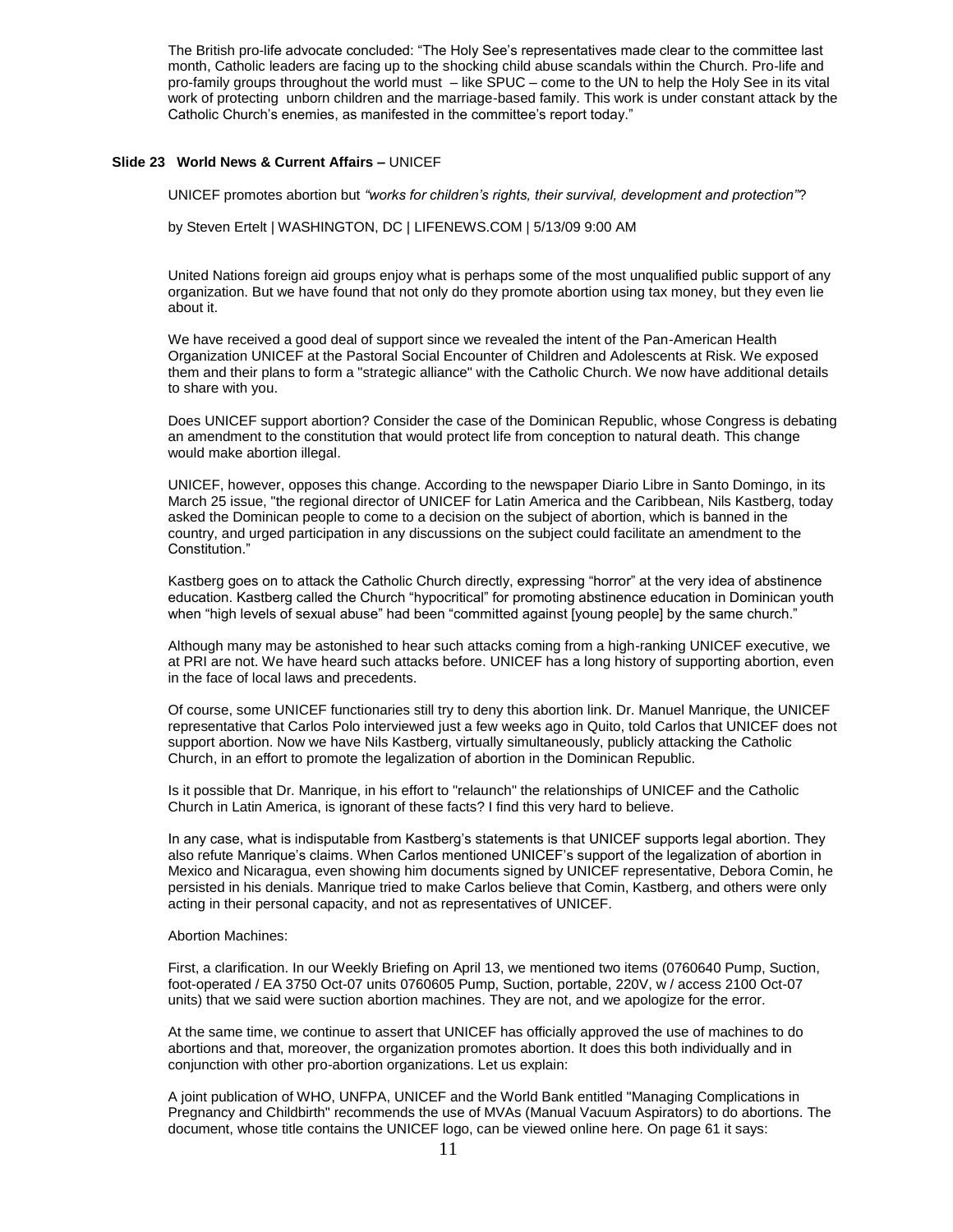The preferred method of evacuation of the uterus is by manual vacuum aspiration. Dilatation and curettage should be used only if manual vacuum aspiration is not available.

The 2007 catalog of Durbin Clinic Sales, a UK-based company, contains the MVA (Manual Vacuum Aspirator), in the section" Termination Equipment ", which has the subtitle "IPAS Manual Vacuum Aspiration Instruments." Is on page 41 of 45. You can download the catalog in PDF: On page 42 these machines are described and documents signed by UNICEF are quoted.

"Manual Vacuum Aspiration (MVA) is a simple and effective method for uterine Evacuation. The procedure is 99% effective, with complication rates lower than D & C, to perform quick, gentle and patient-friendly. A joint publication by WHO, UNFPA, UNICEF and the World Bank and endorsed by the International Confederation of Midwives and FIGO recommends MVA as the procedure of choice: "The preferred method of Evacuation of the uterus is by manual vacuum aspiration. Dilatation and curettage should be used only if manual vacuum aspiration is not available."

MVAs can be used for incomplete spontaneous abortions, but UNICEF nowhere insists that this is the sole use to which they should be put. Quite the contrary. UNICEF's abortion agenda makes it clear that MVAs are to be used for elective abortions as well:

1. UNICEF is working in many countries to "decrimialize" abortion, which in reality means that abortion becomes legal. This is true not only in the Dominican Republic, but in other Latin American countries, like Mexico or Nicaragua, as well.

2. UNICEF also contributes to organizations like IPAS, which are openly in favor of abortion as a human right, and are also commercial distributors of suction abortion machines. In 2002, UNICEF was responsible for organizing the General Assembly on Children in New York, where IPAS was invited to promote its suction abortion machines.

The evidence is clear: as an institution, UNICEF promotes abortion in many different venues and in many different ways. Any partnership between the Catholic Church or any other pro-life organization and UNICEF is inherently problematic for this reason. UNICEF, as well as all other United Nations organizations, should come clean about its abortion agenda.

#### **Evangelization/Catechesis**

Reflect on these familiar papal statements and scripture passages as they relate to abortion worldwide.

#### **Slide 24 Vitae –** From our Holy Father

"Every child that isn't born, but is unjustly condemned to be aborted, has the face of Jesus Christ, has the face of the Lord,"

"The right to life is the first of human rights."

"To abort is to kill someone who cannot defend himself."

Pope Francis

## **Slide 25 Vitae –** From Holy Scripture

"Before I formed you in the womb, I knew you." (Jeremiah 1:5)

"Surely I was sinful at birth…sinful from the time my mother conceived me."—David. (Psalm 51:5)

"All the days of his life have been planned out by God before any have come to be." (Psalm 139:16)

"See now that I myself am He! There is no god besides me. I put to death and I bring to life, I have wounded and I will heal, and no one can deliver out of my hand" (Deuteronomy 32:39)

#### **Outreach Planning**

**Slide 26 Kissinger Report 2004***: A Retrospective on NSSM-200"*